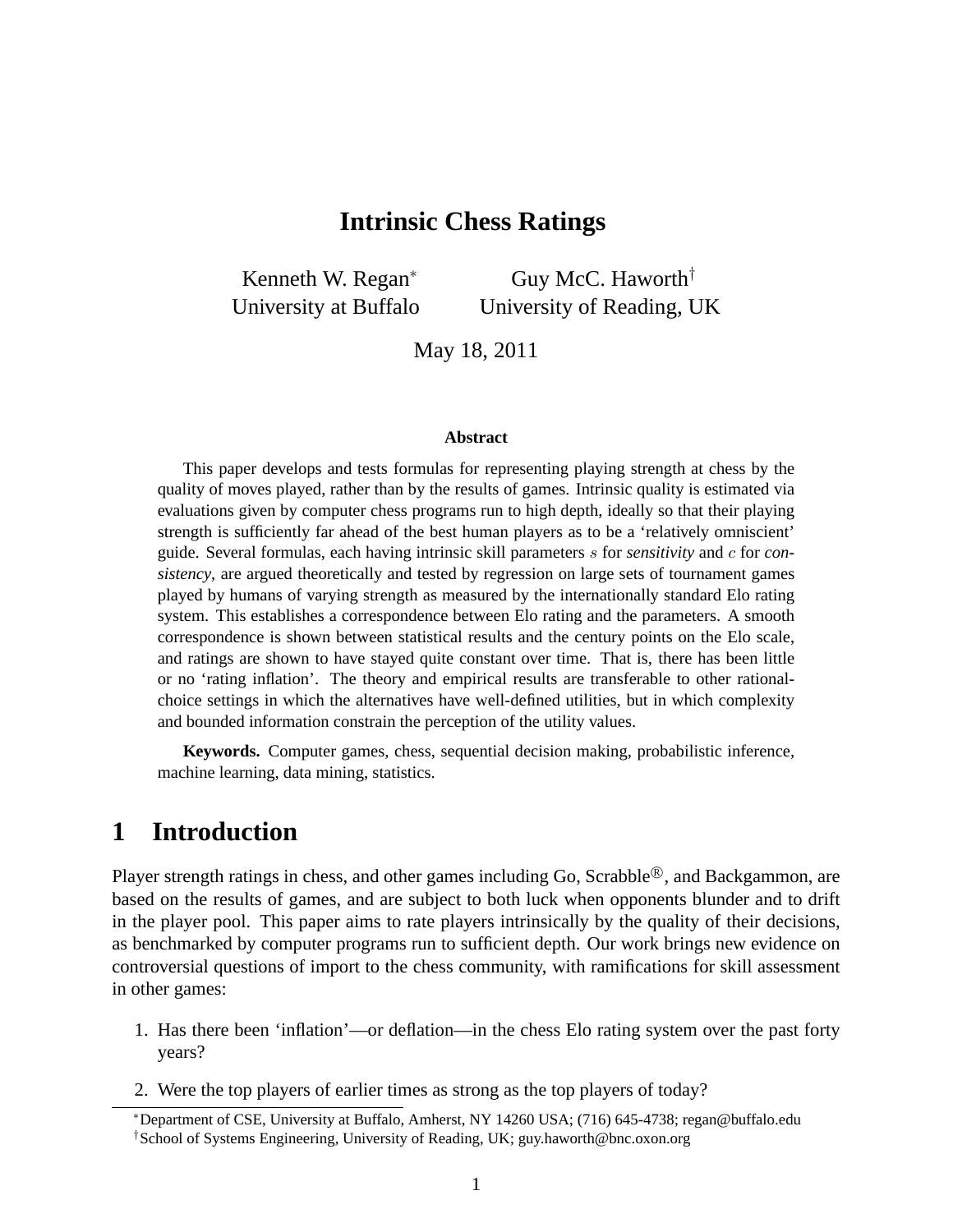- 3. Does a faster time control markedly reduce the quality of play?
- 4. Can recorded games from tournaments where high results by a player are suspected as fraudulent reveal the extent to which luck or collusion played a role?

A previous study [GB06] evaluated only the chess world champions, used a relatively low depth (12 ply) of the now sub-elite program CRAFTY [Hya11], and most importantly for our purposes, evaluated only the played move and Crafty's preferred move, if different. The departure point for our work is that to assess chess skill more accurately, we use the more-informed context provided by the evaluations of all possible moves. At a game turn with L-many legal moves, we can list them  $m_0, m_1, \ldots, m_{L-1}$  in order of their evaluations  $e(m_0), e(m_1), \ldots, e(m_{L-1})$ , and use these as a measure of the moves' utilities. Engines are often set to give the evaluations always from White's point of view, but we define  $e(m_i)$  in terms of the player to move, in the standard units of a hundredth of a pawn. Thus the evaluations are listed in non-increasing order.

The *main statistical principle* is that when the move  $m_0$  is given a clear standout evaluation, it is more likely to be selected by a human player than when it is given slight preference over several alternatives. For instance, if  $e(m_0) \approx e(m_4) \gg e(m_5)$ , then each of the five best moves should have somewhere near 20% probability.

Basically all chess programs proceed by *iterative deepening*, which means that move evaluations are computed for successive base-search depths  $d = 1, 2, 3, \ldots$ , and the values at depth  $d - 1$ are used to structure the search at depth  $d$ . Our theory is formally indifferent about whether the evaluations come from a single program or are averaged over a jury of programs. The work reported here used the commercial chess program RYBKA 3 [RK07], which was rated the strongest program on the CCRL rating list  $[B<sup>+</sup>10]$  between its release in August 2007 and the release of RYBKA 4 in May 2010. RYBKA 3 was run in a mode that evaluates up to 50 moves fully, except for pruning the search for moves evaluated over 4 pawns worse than the optimal move, until it reported the end of the depth-13 iteration. In the vast majority of positions there were fewer than 50 un-pruned moves, so capping L at 50 did not affect the context information. A complication of using different chess programs is that the same search depth can represent widely different playing strengths between programs, since one may invest more time in advanced search heuristics and/or (pseudo-)random 'Monte Carlo' simulations of play starting with a given move, and hence take longer to complete the iteration at each depth. There have also been hearsay allegations that RYBKA versions understate the actual depth.

*The only game-specific information used by our methods is the sequence of values*  $e(m_i)$  *and the identity of the move* m<sup>∗</sup> *that was actually played*. This minimal information is common to other games, and can come from any decision-making scenario in which authoritative evaluations of options are available, beyond what is comprehended by agents who are subject to bounded rationality. The general problem is to what extent the probabilities of selection of the various options are correlated with these actual (hindsight) utility values.

### **2 Background and Previous Literature**

The Elo rating system [Elo78] computes an expected score E based on the differences  $r_P - r_O$ between the rating of a player P and the ratings of various opponents O, and updates  $r_P$  according to the difference between the actual score and  $E$ . Since only rating differences matter there is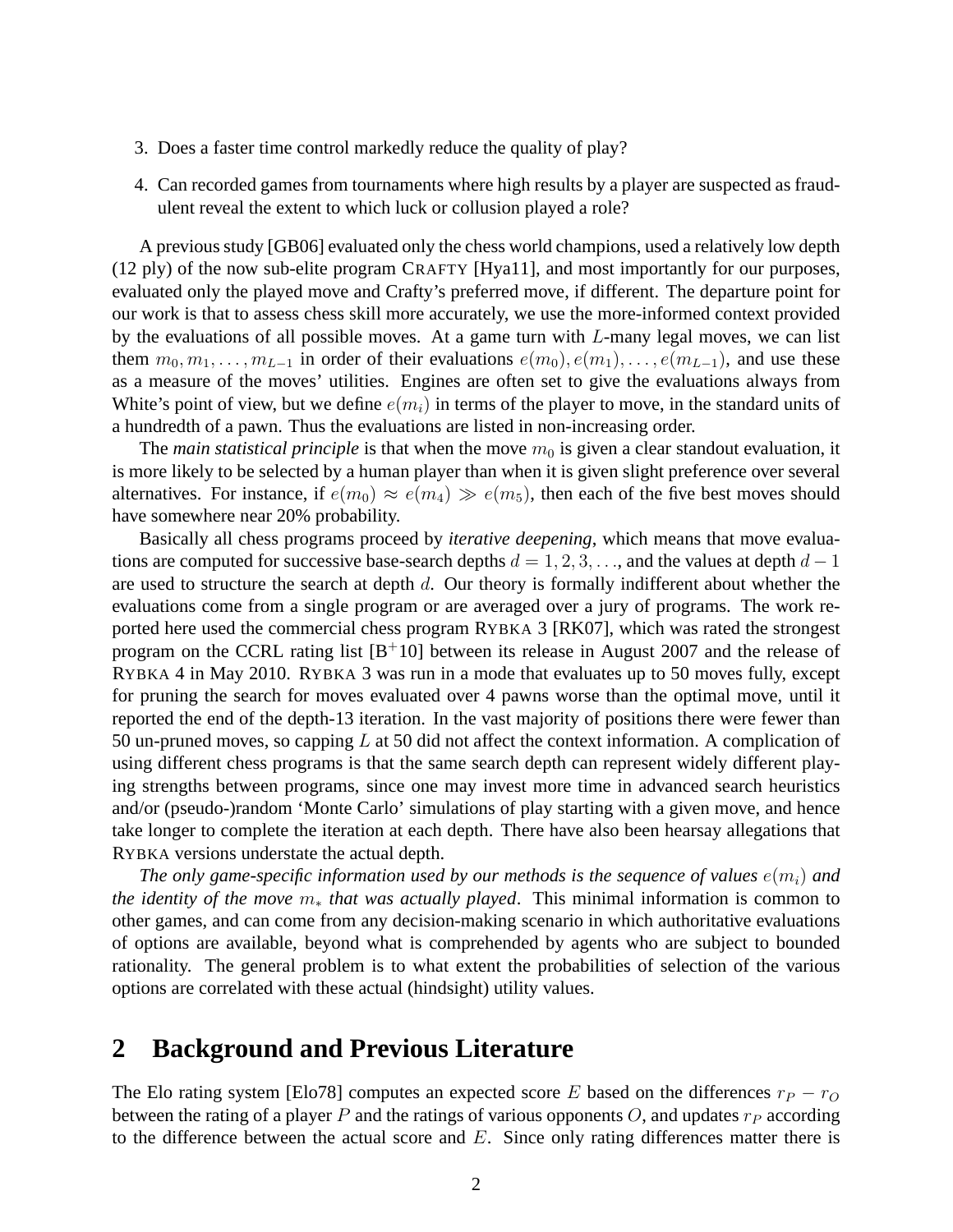no absolute meaning to the numbers produced, but considerable effort has been expended by the World Chess Federation (FIDE) and national federations to keep the ratings stable over time. The term 'master' generally designates a player rated 2200 or above, while grandmasters typically have ratings above 2500, and world champions since Bobby Fischer in 1972 have held ratings around 2800. This paper samples games between players rated within 10 points of a given Elo century mark.

By fitting to itemized skill levels, our paper continues work on *reference fallible agents* in the game context [RB83, Haw03, HA04, AH05]. The aim is create stochastic agents whose overall behavior imitates that of actual players. The present work establishes that such a reference-fallible model is well supported by data taken on a far larger scale than previous studies. This paper uses a richer model than [DHR09, HRD10] which are based on Bayesian inference.

We have already mentioned the Guid-Bratko study. Their 'Average Difference' (AD) statistic is the average of  $e(m_0)-e(m_*)$ , subject to some adjustments for 'complexity' that we did not employ. We ran not only their selection of world-championship games but also more than 150,000 highlevel games representing most of the history of chess, using RYBKA 3 to depth 13 in Single-PV mode, which is the program's normal playing mode. Owing to search-pruning and the program's manner of reporting results, this mode guarantees full evaluation only for the preferred move  $m_0$ . Thus when the played move  $m_*$  was different,  $e(m_*)$  was estimated by using the evaluation  $e(m_0)$ of the position that resulted from  $m<sub>*</sub>$  being played. These runs were used in the work reported here only to determine a scaling adjustment described in Section 3.1 below.

# **3 Basic Model**

Our key abstract concept is a model fallible agent  $A$ , which is intended to represent a player  $P$  of a given skill level. The agents are stochastic, so the main question is, what is the probability  $p_i$  of A choosing move  $m_i$  at a given game turn t? We wish to generate values of  $p_i$ , based on the values of fitted parameters that define  $A$ , that are realistic for the players  $P$  that  $A$  is modeling. Once the parameters are given,  $p_i$  should be a function of the evaluations  $e(m_i)$  of the available moves at turn  $t$ . Before introducing our parameters, we note three principles about the definition of the agents A.

- (a) The choices made by  $A$  at different game turns are independent, even for successive game turns.
- (b) The context of alternative move choices is used only to define *probability proxies*  $y_i$  for the moves  $m_i$ . The proxies depend on any agent parameters, here called s and c and defined below, but the manner of converting them into the projected probabilities  $p_i$  does not. The latter conversion is the same for all agents, modeling players of all skill levels.
- (c) For all agents A, the proxies are given by selecting a curve  $g_A$  from a family of like curves according to the parameters for that agent, and computing  $y_i = g_A(\delta_i)$ . Here  $\delta_i$  is computed from the difference  $e(m_0) - e(m_i)$  but weighted as described below, while  $g_A$  is a *continuous*, *decreasing* function of  $\delta_i$ , with  $g_A(0) = 1$ .

Principle (a) is needed in order to regard  $p_i$  as a function of information for the given turn t alone. It enables us to multiply probabilities from different turns, and add probabilities to project (for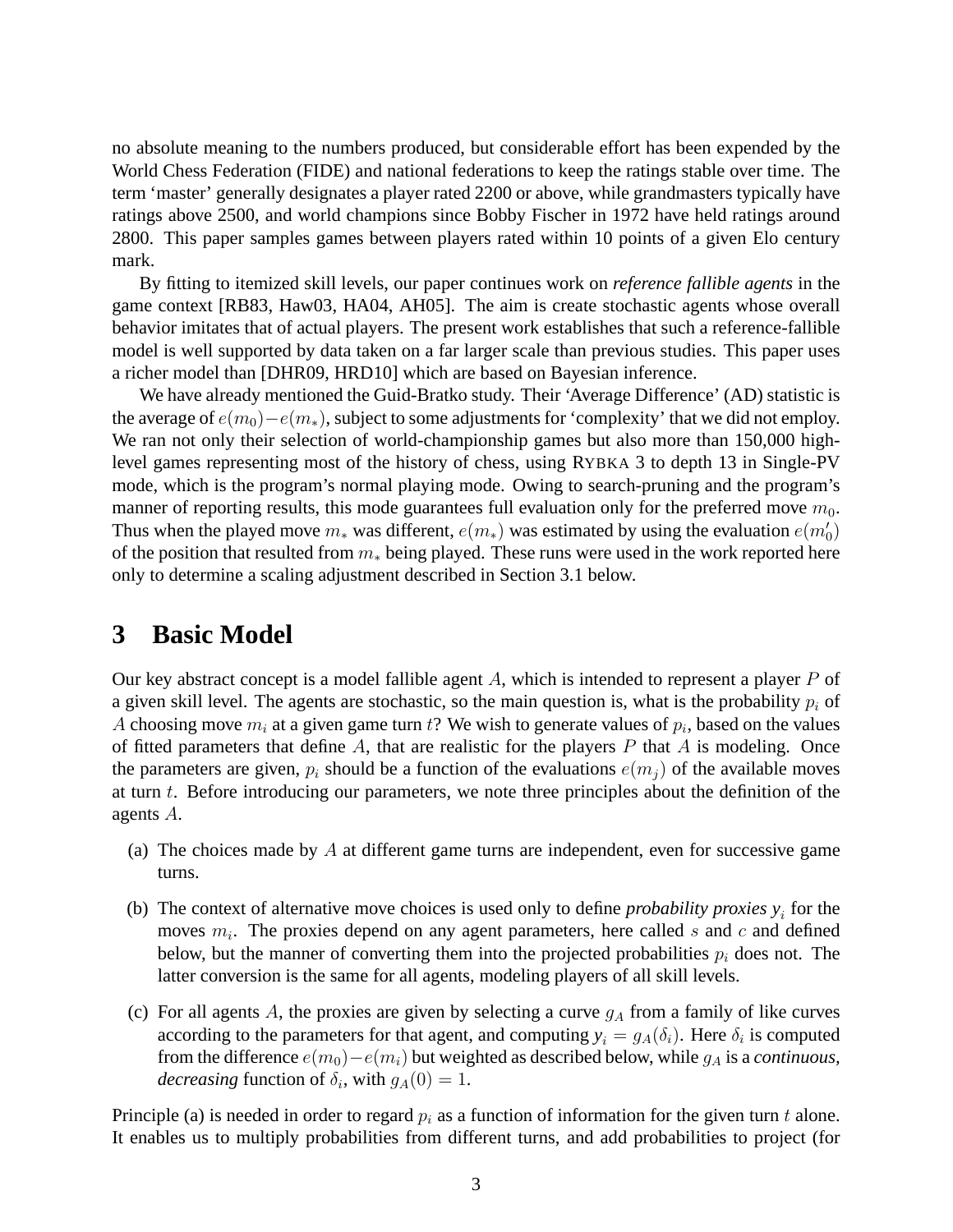instance) the total number of matches to a computer's first choices over a sequence of moves. It stands in contradistinction to the reality that an actual player's consecutive moves are often part of an overall plan.

Principle (b) allows the presence and values of alternative moves to affect the probability  $p_i$ of a given move  $m_i$ . The difference from saying that  $p_i$  itself depends on  $e(m_i)$  and  $e(m_0)$  alone, which would ignore the context information of alternative move choices, is that the proxies undergo a separate conversion. This need not be the simple normalization  $p_i = y_i/Y$  where  $Y = \sum_j y_j$ .

In general we consider functions  $r(\cdot)$  that determine the following kind of relation between the proxies and the probabilities:

$$
y_i = \frac{r(p_i)}{r(p_0)}.
$$

Choosing  $r$  to be the identity function leads to the simple normalization above. We found, however, that better results are obtained by using  $r(p) = 1/\ln(1/p)$  instead. Then the conversion from the proxies into the projected probabilities is obtained by solving the equations

$$
p_i = p_0^{1/Y_i};
$$
  $\sum_i p_i = 1.$ 

Principle (c) mandates that inferior moves have smaller proxies, for all agents. It also implies that a revision downward in the authoritative value of a move causes the model to generate a smaller proxy for it, which yields a smaller probability for it, for all agents and regardless of the values of other moves.

### **3.1 Evaluation Scaling**

When one side is far ahead, one might expect that player to care less about small differences in value, and the player who is behind to take risks that a machine sees how to answer at high depth but a human may not. We thought this effect might materialize when the advantage was more than a pawn, but in fact we observed a uniform scaling effect all the way down to zero advantage. From the supplementary Single-PV data on over 150,000 chess games mentioned above, we compiled histograms by plotting the recorded 'raw' AD statistic against  $e(m_0)$  in intervals of 0.05 or 0.10, excluding the origin. It was also found that the raw AD for moves where the computer judges the player to be at a disadvantage  $-e$  is significantly higher than for an advantage of  $+e$ .

These observations suggested that to model this large-scale human behavior, the agents'  $\delta_i$ should not always be  $e(m_0) - e(m_i)$ , but rather the integral from  $e(m_0)$  to  $e(m_i)$  of some function defining a non-unit differential. The simple differential  $d\mu = \frac{1}{1+\mu}$  $\frac{1}{1+x}dx$ , with integral  $\ln(1+x)$ , was found to level the AD histogram very well, in aggregations of all kinds of chess events: roundrobin tournaments of every level and historical era, championship matches, open Swiss events, rapid, and blitz. Note that in case of a move judged inferior by b pawns, the integral for the player at a disadvantage goes from  $-e$  to  $-e-b$ , away from the origin, while for the player starting ahead +e the integral goes from e to  $e - b$ , toward the origin. The former will be scaled down more, thus tending to equalize the resulting *scaled AD* (*ad*) for the −e and +e points of the modified histogram.

The steepness of this scaling also reduced the difference between, say, a 2-pawn blunder and a 5-pawn blunder. This is desirable because both blunders may be equally fatal, hence nearly equally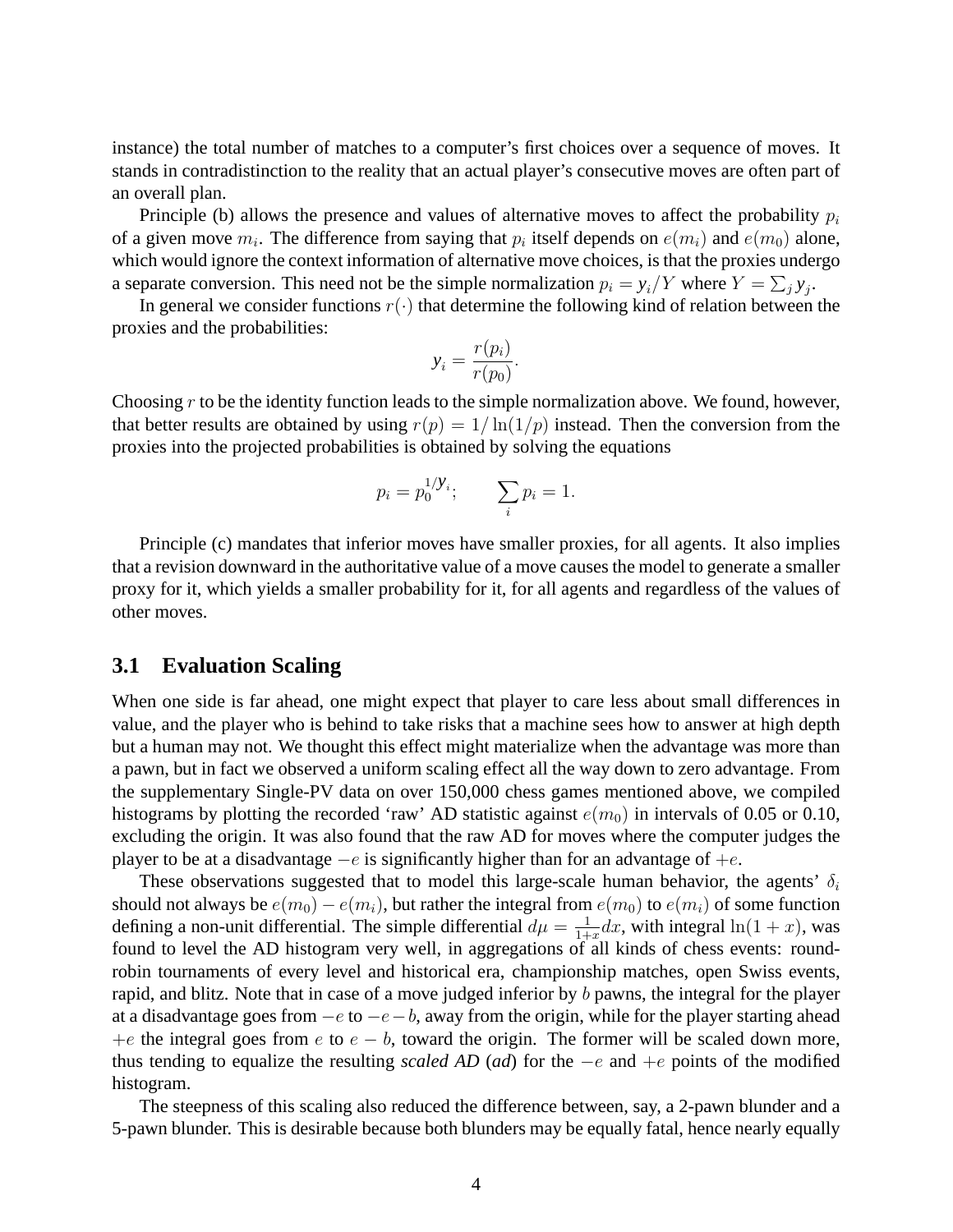unlikely for a strong player. Moreover, RYBKA 3 was the first program to offer a 'Multi-PV cap' feature whereby it prunes the search when a move is found to be more-than-the-cap worse than the top move. Setting this at 4.00 pawns saved huge amounts of time computing bad moves, and also skirted a known issue with all RYBKA versions when the evaluation exceeds  $\pm 5.09$  pawns.

Finally, it was observed that in cases of equal-top moves, the first-listed move was played significantly more often, to similar degree across all training sets. To compensate for this phenomenon (see Section 8 for speculation on cause), a correction of -0.03 on later tied moves was determined and applied in-tandem with the scaling.

We did not try to optimize the scaling, for instance by finding c such that  $d\mu' = \frac{1}{c_1}$  $\frac{1}{c+x}dx$  achieved a better measure of 'level' across some suite of data sets. Optically all c outside [0.8, 1.2] produced inferior results. Rather than compose the integral  $\ln(1 + x)$  into the curves  $g_A$  defining the agents, we regarded the scale correction as a natural feature of the data and the model, common to all agents modeling human players. We speculate that other games will be found to obey a similar scaling law, perhaps implying that human perception of value differences is figuratively judged on log-log paper in proportion to the overall advantage or disadvantage.

# **4 Parameterizing the Fallible Agents**

We regard the following two parameters  $s, c$  as core features of agent behavior, with common meanings across the agent space, and across alternate curve choices described below. We introduce them via the inverse-exponential curve used for the results in this paper:

$$
y_i = e^{-(\delta_i/s)^c}.\tag{1}
$$

The s parameter represents a conversion from the hundredths-of-a-pawn units of  $\delta_i$  into the dimensionless quantity  $\delta_i/s$  used in all of our curves. The smaller s, the greater the ratio  $\delta_i/s$ , thus lowering the proxy and hence the projected probability of the *i*-th move. Thus *s* governs an agent's ability to discriminate among moderately inferior move choices, so we call it the *sensitivity*.

The parameter c appears as an exponent of  $\delta/s$ , directly or with some intervening terms. Intuitively it governs how often a player avoids moves in the range the player discriminates as inferior, and avoids poor moves overall. Hence we regard it as a notion of *consistency*.

Although it is a digression from the results to mention other curve families, the following alternatives, all normalized to make  $g(0) = 1$ , illustrate the parameters in similar roles:

• Inverse-polynomial curves:

$$
ipa(\delta) = \frac{1}{1 + (\delta/s)^c}, \quad \text{or}
$$

$$
ipb(\delta) = \frac{1}{(1 + \delta/s)^c}.
$$

• Logistic function-related curves:

$$
\begin{array}{rcl}\n\text{secha}(\delta) & = & \frac{2}{\left(e^{(\delta/s)^c} + e^{-(\delta/s)^c}\right)} \qquad \text{or} \\
\text{sechb}(\delta) & = & \frac{4}{\left(e^{(\delta/s)^c} + 2 + e^{-(\delta/s)^c}\right)}.\n\end{array}
$$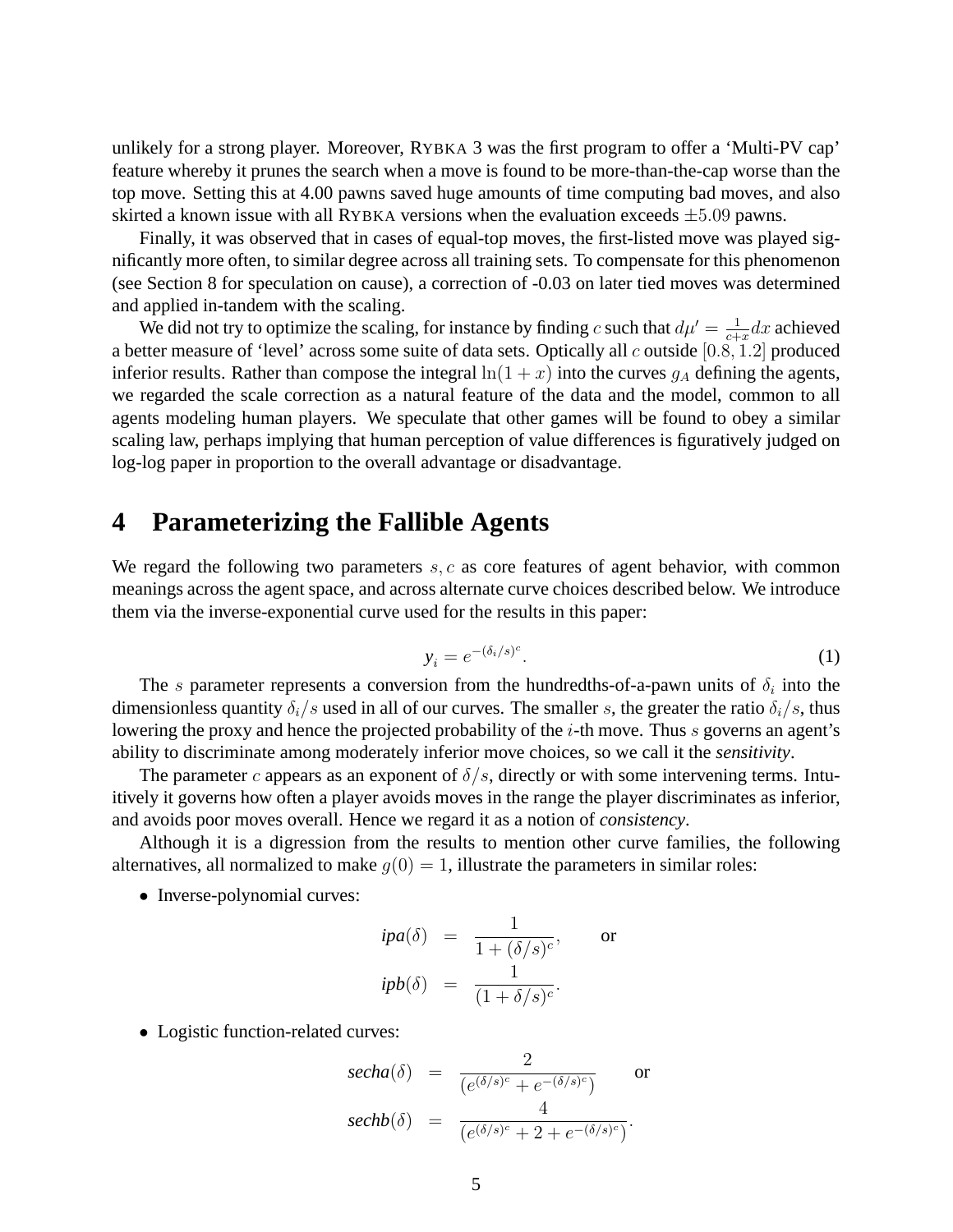All of these curves were found to give similar results, largely owing to the way they approximate each other near the origin. As stated above, we standardized our present work on the inverseexponential family.

# **5 Data Methodology and Experiments**

The main data set comprised games in which both players were within 10 Elo rating points of one of the 'milepost' values: 2700, 2600, 2500, . . . , run under standard time controls in individualplayer round-robin or small-Swiss tournaments. Team events and large-Swiss (meaning more than six times as many players as rounds) tournaments were excluded. Games were taken from three time periods: 2006–2009, 1991–1994, and 1976–1979. These games were evaluated to depth 13 ply in 50-PV mode, using single core threads for each program instance on a 64-bit quad-core PC. Turns 1–8 of every game were skipped, as were turns that were identified as part of a repetition, and positions with greater than three pawns' advantage.

Each such 'milepost data set' had at least 5,000 turns, while the largest set had just over 25,000 turns, so the relative sizes were reasonably consistent. Each set comprised *all* available games meeting the description, from two major commercial game collections [Che09,  $H^+10$ ], so as to avoid any bias in game selection.

For 1976–1979 it was possible to find reliable and large-enough game sets only for the 2300 through 2600 mileposts, while 1991–1994 made it possible to add 2700 and 2200. Since FIDE has expanded its rating system to players below 2200 in recent years, for 2006–2009 it was possible to find enough games down to 1600. The ranges around mileposts were expanded from  $\pm 10$  to  $\pm 15$ or  $\pm 20$  for some of the lower sets.

Co-designer GM Larry Kaufman opined that RYBKA 3 at reported depth  $d = 14$  would play at 2750 level, stronger in the early phases but weaker in the endgame [Kau08]. By general considerations, and consistent with his estimates for low depth in the same forum thread, this would place depth 13 in the 2650-to-2700 range. This choice enabled the over 6,000 games in the data sets to be analyzed on available hardware over a reasonable timeframe, at 6-8 hours per processor core per game on average.

# **6 Fitting Methodology**

This section describes how we determined the best agent  $A = A_{s,c}$  to model the players in each 'milepost' data set. Recall that the analysis of the position at a given game turn  $t$  furnishes values  $\delta_i^t$  for each move  $m_i$  (after scaling, and always with  $\delta_0^t = 0$ ). For any fixed values s, c defining the agent, we obtain the proxy values  $y_i^t = g_{s,c}(\delta_i^t)$ . The proxies are then converted into the probabilities  $p_i$  that agent  $A_{s,c}$  chooses move  $m_i$ . It remains to see how well these probabilities correspond to frequencies of move choice in the data set.

Given the probabilities  $p_i^t$  for each game turn t, we can also generate aggregate projections for the agreement  $mm_0$  between the first-listed moves  $m_0^t$  and the moves  $m_*^t$  that were actually played, and for the average error, by:

$$
mm_p = \frac{1}{T} \sum_t p_0^t
$$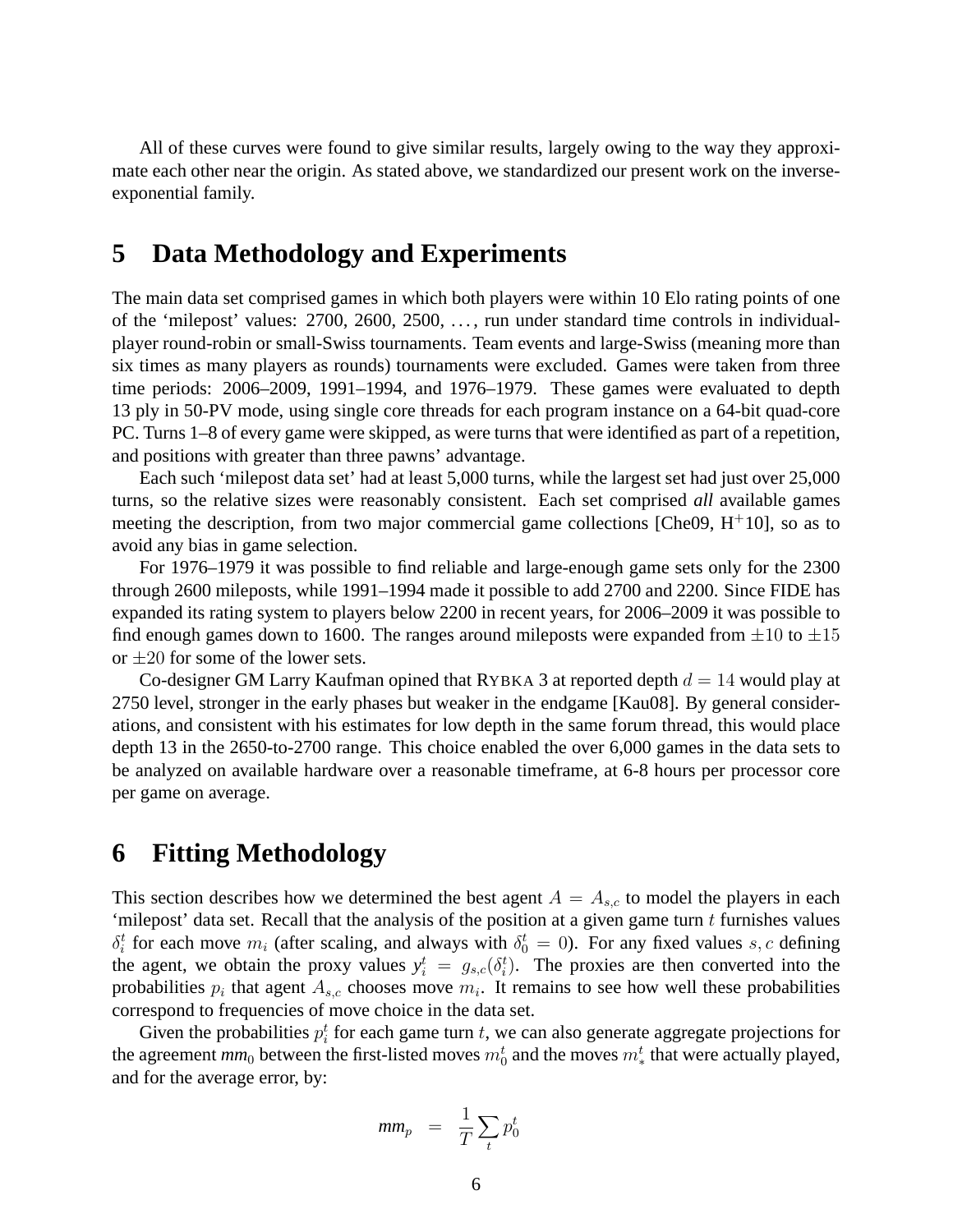$$
ad_p = \frac{1}{T} \sum_t (\sum_i \delta_i^t p_i^t).
$$

We can similarly project the frequency  $M_i = \frac{1}{l}$  $\frac{1}{T} \sum_t p_i^t$  of playing the *i*-th best move, for all *i* (so  $mm_p = M_0$ ). These projected quantities depend (only) on the machine evaluations of the moves and the parameters s, c which yield the  $p_i^t$ . It remains to find the s, c for which these quantities are in best accord with the frequencies  $mm_a(i)$  over t such that  $m^t_* = m^t_i$ , for each  $i = 0, 1, 2, \ldots$ , and for which  $ad_p$  agrees with the actual (scaled) average difference, calculated as  $ad_a = \frac{1}{7}$  $\frac{1}{T} \sum_{t} (e(m_0^t) - e(m_*^t))$ . This suggests several fitting ideas:

- Calculate s, c to make  $mm_p = mm_a(0)$  and  $ad_p = ad_a$ , or if that is not possible, to minimize the (squared) distance between the respective sides of each equation.
- Calculate s, c to maximize the projected likelihood  $\prod_t p^t$ , which the same as minimizing  $\sum_t \ln(1/p_*^t)$ .
- The 'percentiling' method described next, which we actually used.

The trouble observed with the first is that the projections generated for  $M_i$ ,  $i > 0$ , were wide of the mark. The second failed to yield even remotely accurate projections for  $mm_p$  and  $ad_p$ . The third attempts to make the  $M_i$  projections for  $i \geq 1$  more accurate. First we motivate it.

If all *spread tuples* were the same  $\Delta = (0, \delta_1, \ldots, \delta_{N-1})$ , or if we had a large-enough set of nearly-equal tuples to form a histogram, fitting the results to a curve would be relatively simple. Let  $f_1, f_2, \ldots, f_N, f_{N+1}$  be the observed frequencies of which indexed move in the spread was played, with  $f_{N+1}$  standing for "move played not in the top N" and hopefully negligibly small. Then given a curve  $g_{s,c}(\delta)$  and (power-of-)metric  $\mu$ , such as  $\mu(x,y) = |x-y|^2$  for least-squares, we could compute the fit score  $S_{s,c}$  =

$$
\mu(f_1,\frac{1}{S})+\mu(f_2,\frac{g_{s,c}(\delta_2)}{S})+\cdots+\mu(f_N,\frac{g_{s,c}(\delta_N)}{S}),
$$

where  $S = 1 + g_{s,c}(\delta_2) + \cdots + g_{s,c}(\delta_N)$ . In the case of equal spreads this yields the same best-fit s, c as maximum-likelihood estimation.

When the tuples are different, however, we cannot do this. The idea is to use a fixed grid of percentile points rather than allow the  $\delta_i$  to set the grid. Given a curve  $g_{s,c}(\delta)$ , let q additionally stand for a percentile. For each point  $(q, s, c)$  in a fine-enough grid, say stepping q by 0.05 from 0 to 1, s by 0.02 from 0 to 0.70, and  $c$  by 0.20 from 1 to 5, we iterate through each spread tuple  $\Delta_t = (0, \delta_2, \dots, \delta_N)$ . For each  $i, 1 \le i \le N$ , compute the probabilities  $p_i = g_{s,c}(\delta_i)/S_t$ , where  $S_t = \sum_i g_{s,c}(\delta_i)$ . Let  $i_t$  be the index of the played move. Define  $p^- = \sum_{j=1}^{i_t-1} p_j$  and  $p^+ = p^- + p_i$ . giving the endpoints of the predicted probability interval of the played move. Then:

- If  $p^+ \leq q$ , call the tuple 'up'.
- If  $p^- \geq q$ , call the tuple 'down'.
- If  $p^{-} < q < p^{+}$ , so that the prediction for the played move straddles the q-th percentile, count the tuple as being  $|q - p^{-}|/p_{i_t}$  up, and  $|q - p^{+}|/p_{i_t}$  down.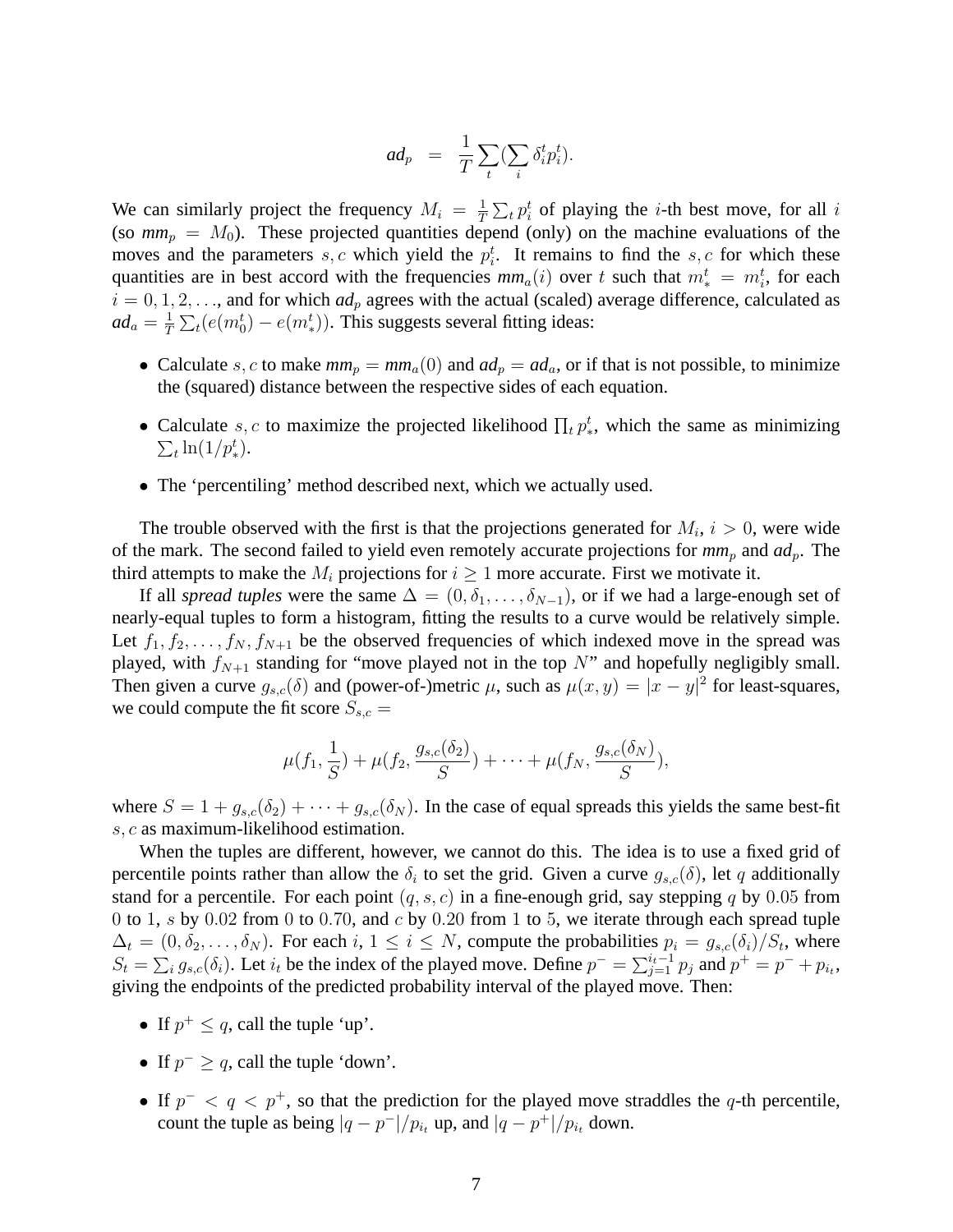Finally define  $R_{s,c}^q$  to be the percentage of 'up' tuples. Given a  $\mu$  as above, the score now becomes

$$
S_{s,c} = \sum_{q} \mu(R_{s,c}^q, q).
$$

A low score indicates a good fit across a range of percentiles for the curve  $g_{s,c}(\delta)$ .

To interpret this, consider a case with one clearly-best move given probability  $p_0 = 0.9$  that is played. For  $q = 0.30$  the tuple will count as one-third up, two-thirds down. It may seem counterintuitive for a result that confirms a prediction to give an overall 'down' score, but the prediction that is actually tested by our method is not the individual move but the overall frequency of hits above/below a given percentile. Nor is it necessary to estimate the proportion of the cumulative distribution of  $g_{s,c}(\delta)$  to the left and right of 0.30 in the spanned range—the straight one-third/twothirds division is correct. In effect we have converted from the ' $\delta$  scale' to the percentile scale, with the effect that instead of plotting data points for a horizontal  $\delta$ -axis and fitting  $g_{s,c}(\delta)$ , we fit the derived percentile curve(s) instead.

The quality of fit can be judged in several ways. One is the  $S_{s,c}$  score itself, divided by the number of percentile points. Another is the average value of  $\mu(M_i, mm_a(i))$  over all move-indices i. The latter speaks the purpose of the percentiling method for fitting the frequencies of playing the *i*th-best move for all  $i$ , in a way that involves no explicit correction for skedasticity. Since the  $\mu$  used here is squared-distance and we compare percentages, we multiplied by 10,000 to create the ' $Q_{fit}$ ' entries in the tables below.

# **7 Results**

A statistical analyzing program written in  $C_{++}$  carried out the two-dimensional minimization needed to implement the above fitting method. It was found that while s varied from 0.07 to 0.16 and beyond, the  $c$  value stayed between 0.430 and 0.545. Accordingly we computed a linear interpolation of the c values for 2006–2009, getting intervals coincidentally highly close to  $0.007$ , yielding the  $c_{fit}$  column. With these fixed, one-dimensional fitting of the s-values then gave the final  $s_{fit}$  values. The  $s_{fit}$  and  $c_{fit}$  values defined the agents, for which projected move-match and average-difference statistics ( $mm_p$  and  $ad_p$ ) are shown compared with the actuals ( $mm_a$  and  $ad_a$ ), which together with the above  $Q_{fit}$  measure are shown in the following tables.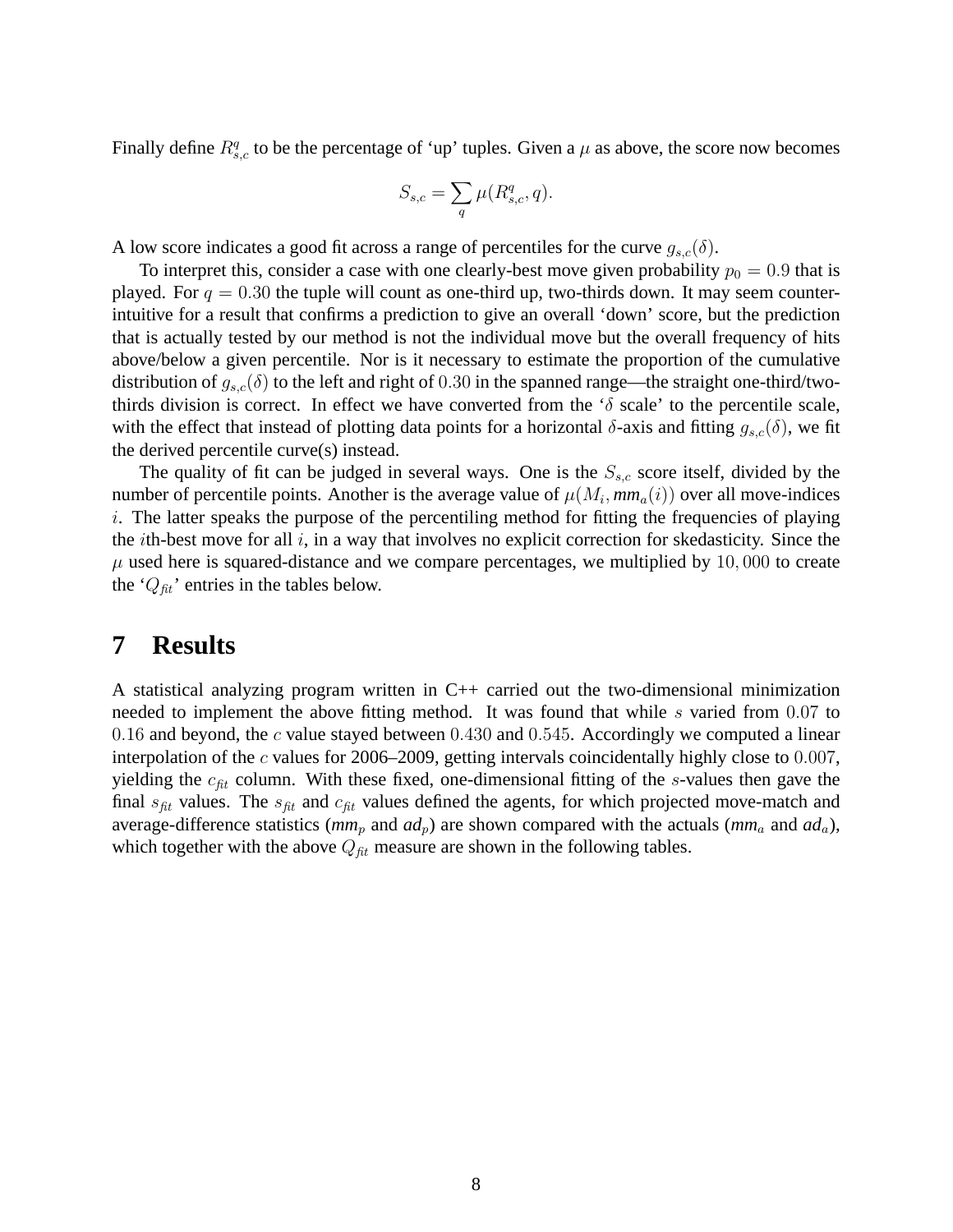2006–2009

Г

π

| Elo       | $\mathcal{S}% _{M_{1},M_{2}}^{\alpha,\beta,\gamma}(\varepsilon)$ | $\mathcal{C}$         |      |          | $c_{\text{fit}}$ $ s_{\text{fit}} $ mm <sub>p</sub> /mm <sub>a</sub> $ $ ad <sub>p</sub> /ad <sub>a</sub> $ Q_{\text{fit}} $ |                  |      |
|-----------|------------------------------------------------------------------|-----------------------|------|----------|------------------------------------------------------------------------------------------------------------------------------|------------------|------|
|           |                                                                  |                       |      |          |                                                                                                                              |                  |      |
| 2700      |                                                                  |                       |      |          | 56.2/56.3                                                                                                                    | $.056/.056$ ,009 |      |
| 2600      | .092                                                             | .523                  | .506 | .089     | 55.0/54.2                                                                                                                    | .063/.064        | .041 |
| 2500      | .092                                                             | .491                  | .499 | .093     | 53.7/53.1                                                                                                                    | .067/.071        | .028 |
| 2400      | .098                                                             | .483                  | .492 | .100     | 52.3/51.8                                                                                                                    | .072/.074        | .016 |
| 2300      | .108                                                             | .475                  | .485 | .111     | 51.1/50.3                                                                                                                    | .084/.088        | .044 |
| 2200      | .123                                                             | .490                  | .478 | .120     | 49.4/48.3                                                                                                                    | .089/.092        | .084 |
| 2100      | .134                                                             | .486                  | .471 | .130     | 48.2/47.7                                                                                                                    | .099/.102        | .034 |
| 2000      | .139                                                             | .454                  | .464 | .143     | 46.9/46.1                                                                                                                    | .110/.115        | .065 |
| 1900      | .159                                                             | .474                  | .457 | .153     | 46.5/45.0                                                                                                                    | .119/.125        | .166 |
| 1800      | .146                                                             | .442                  | .450 | .149     | 46.4/45.4                                                                                                                    | .117/.122        | .084 |
| 1700      | .153                                                             | .439                  | .443 | .155     | 45.5/44.5                                                                                                                    | .123/.131        | .065 |
| 1600      | .165                                                             | .431                  | .436 | .168     | 44.0/42.9                                                                                                                    | .133/.137        | .129 |
|           |                                                                  |                       |      |          |                                                                                                                              |                  |      |
| 1991-1994 |                                                                  |                       |      |          |                                                                                                                              |                  |      |
|           |                                                                  |                       |      |          |                                                                                                                              |                  |      |
| Elo       | $\boldsymbol{S}$                                                 | $\boldsymbol{c}$      |      |          | $c_{\text{fit}}$   $s_{\text{fit}}$   $mm_p/mm_a$    $ad_p/ad_a$    $Q_{\text{fit}}$                                         |                  |      |
|           |                                                                  |                       |      |          |                                                                                                                              |                  |      |
| 2700      | .079                                                             | .487                  |      | .513.084 | 55.2/54.9                                                                                                                    | $.058/.060$ .043 |      |
| 2600      | .092                                                             | .533                  | .506 | .087     | 55.3/54.6                                                                                                                    | .064/063         | .042 |
| 2500      | .098                                                             | .500                  | .499 | .092     | 54.3/53.8                                                                                                                    | .068/.069        | .013 |
| 2400      | .101                                                             | .484                  | .492 | .103     | 52.3/51.9                                                                                                                    | .077/.079        | .016 |
| 2300      | .116                                                             | .480                  | .485 | .117     | 51.0/50.3                                                                                                                    | .088/.091        | .031 |
| 2200      | .122                                                             | .477                  | .478 | .122     | 49.7/48.7                                                                                                                    | .092/.098        | .058 |
| 1976-1979 |                                                                  |                       |      |          |                                                                                                                              |                  |      |
|           |                                                                  |                       |      |          |                                                                                                                              |                  |      |
| 2600      |                                                                  | $.094$ .543 .506 .087 |      |          | 53.8/53.0                                                                                                                    | $.062/.061$ .038 |      |
| 2500      | .094                                                             | .512                  | .499 | .091     | 53.2/52.5                                                                                                                    | .067/.068        | .032 |
| 2400      | .099                                                             | .479                  | .492 | .103     | 52.3/51.7                                                                                                                    | .076/.079        | .020 |
|           |                                                                  |                       |      |          |                                                                                                                              |                  |      |

We conclude that there is a smooth relationship between the actual players' Elo ratings and the intrinsic quality of the move choices as measured by the chess program and the agent fitting. Moreover, the final  $s_{fit}$  values obtained are nearly the same for the corresponding entries of all three time periods. Since a lower  $s$  indicates higher skill, we conclude that there has been little or no 'inflation' in ratings over time—if anything there has been deflation. This runs counter to conventional wisdom, but is predicted by population models on which rating systems have been based [Gli99].

The results also support a no answer to question 2. In the 1970's there were only two players with ratings over 2700, namely Bobby Fischer and Anatoly Karpov, and there were years as late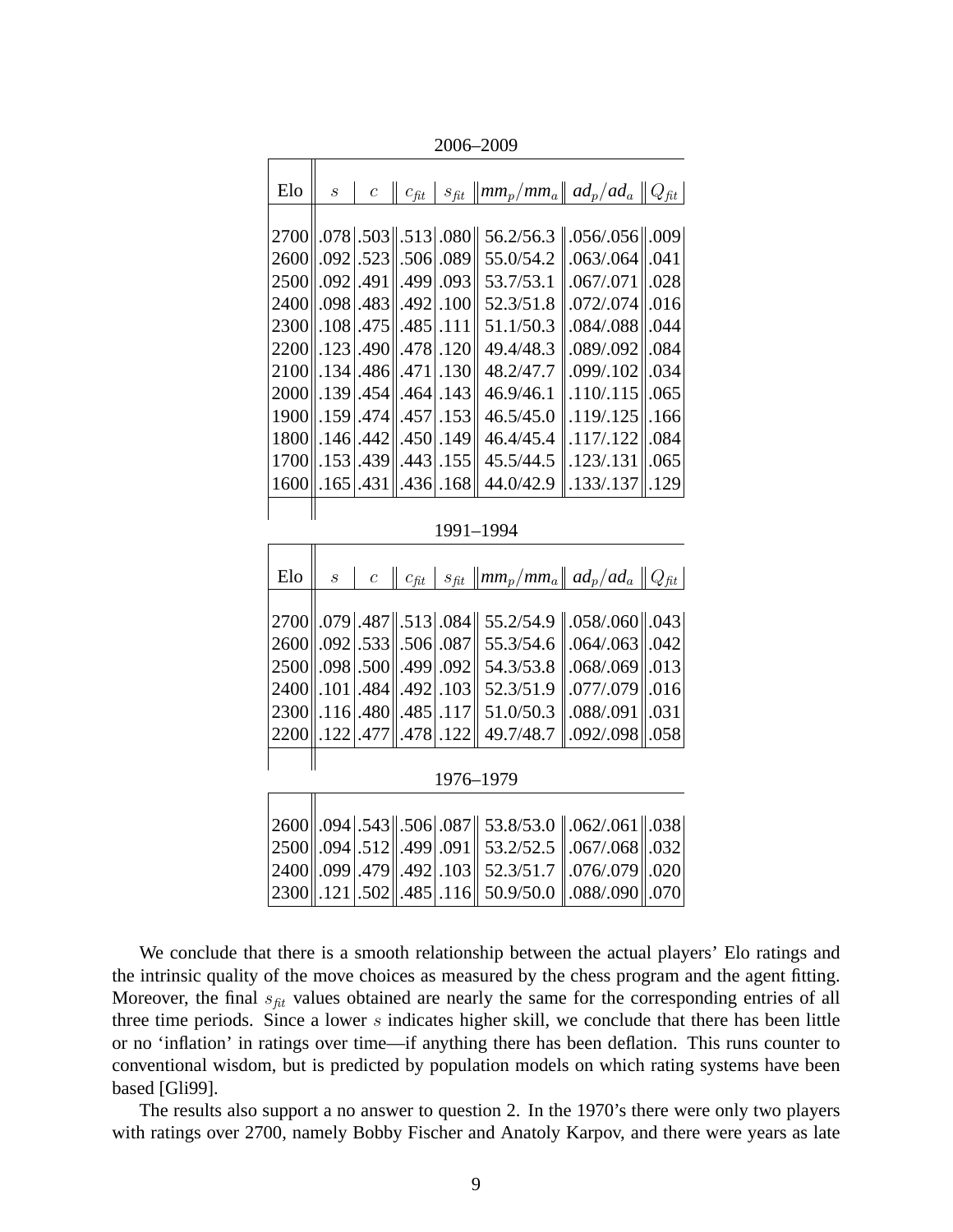as 1981 when no one had a rating over 2700 (see [Wee00]). In the past decade there have usually been thirty or more players with such ratings. Thus lack of inflation implies that those players are better than all but Fischer and Karpov were. Extrapolated backwards, this would be consistent with the findings of [DHMG07], which however (like some recent competitions to improve on the Elo system) are based only on the results of games, not on intrinsic decision-making.

### **8 Summary and Future Agenda**

We have demonstrated that the intrinsic quality of move choice can be ascertained based on benchmarking measures rather than the results of games. We have modeled actual players by a class of stochastic agents employing full information about alternative move choices, and have demonstrated a smooth correlation between their parameters obtained by standard regression techniques and the players' Elo ratings. We have shown that the general belief that the Elo ratings of strong players suffer from inflation is ill-founded.

We have essentially fitted only the means of the respective skill levels. The next task is to obtain projected variances and confidence intervals, and test their correspondence to the training data. This will yield a model of move choice that is capable of testing allegations of collusion during games, thus answering question 4. Testing the curve of skill as a function of time alotted per game, for question 3, will require larger amounts of data.

Another use for our model will be a better simulation of human players of specified skill levels, especially being faithful to their observed tendency to make occasional poor moves. Among other things, this may yield more-realistic settings for human-computer play and practical tournament training. Insofar as our methods involve almost no information specific to chess, they should be transferable to other domains.

To add to the above about the preliminary nature of this work, the first author believes that an important improvement will be to involve the evaluations  $e_d(m_i)$  of moves at depths d lower than the reference depth. The extended model computes probability proxies as linear combinations with non-negative weights  $w_d$  over the depths, namely:

$$
y_i = \sum_d w_d \cdot g_{s,c}(\delta_{i,d}).
$$

All other formalism is the same—hence this paper can be viewed as the special case  $w_{13} = 1$ , all other weights zero. The weights  $w_d$  are also agent properties; we would expect stronger players to have higher weights for higher d. Of course the weights would proliferate the number of parameters needing to be fitted.

One effect of using this extended model would be that moves  $m_i$  whose strength becomes apparent only at higher depths would have lower  $y_i$  values than the present paper computes, especially for agents modeling weaker players. Moves whose evaluations fall would have higher proxies, and avoiding them would be another measure of skill. These effects might cancel in large enough test sets. We also speculate that the equal-top move effect in Section 3.1 may owe to the first move having had higher value at the lowest depths  $d$ , which the  $w_d$  might correct for naturally, but we have been hindered in investigating this by issues with the reporting of the bottom depths in RYBKA 3. Only recently have open-source engines of comparable strength emerged. Using other programs, going to higher d, and improving the mining of our many gigabytes of data are slated for future work.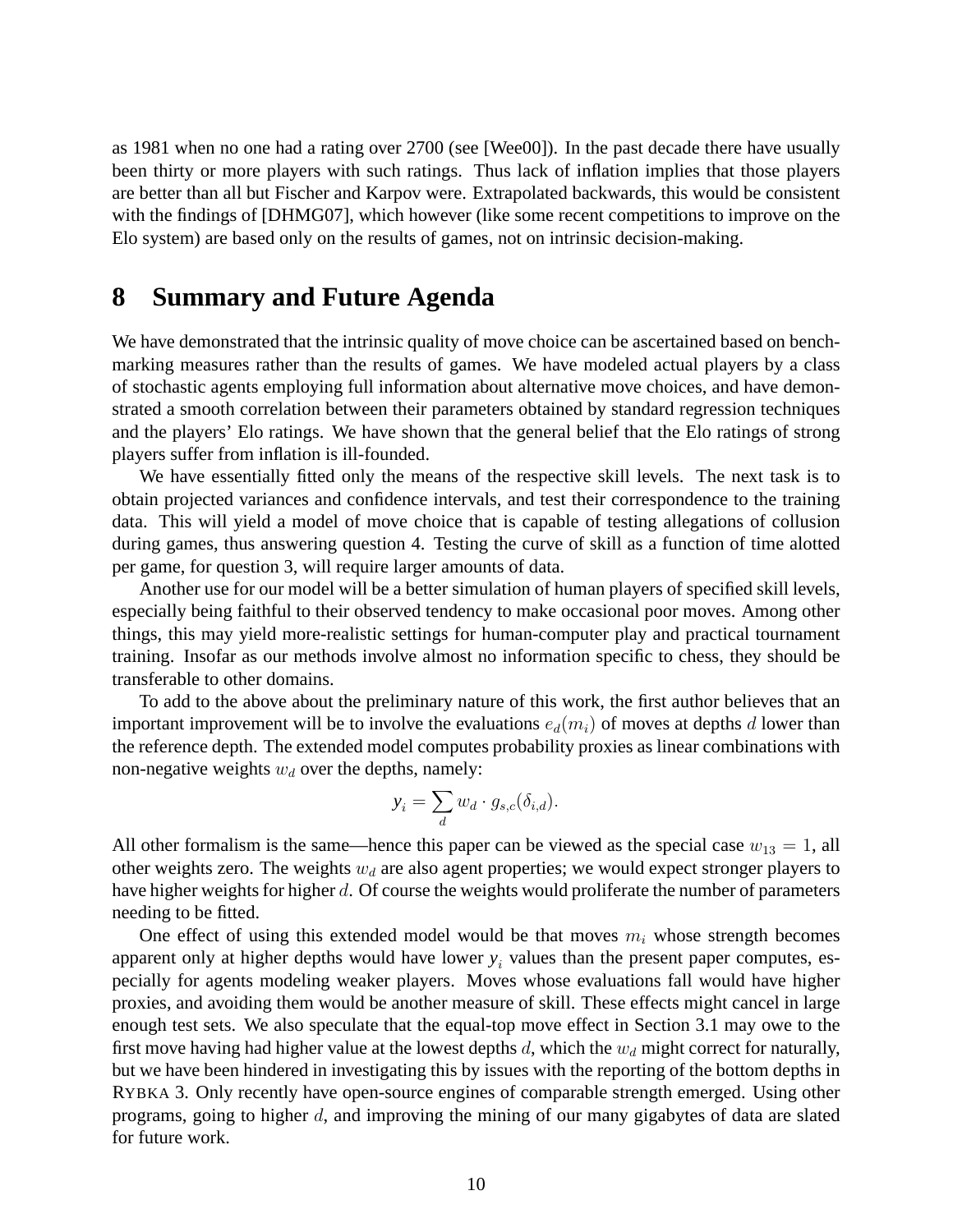Further methodological details, including the incidence of gamescore errors in the test-data sets and the policy on fixing them, and difficulties in the identification of repetitions (amending '0.00' values given by chess programs that are premature according to the rules of chess), will be found in links from the first-author's website, www.cse.buffalo.edu/∼regan/chess/, along with the data and C++ and Perl code used here.

**Acknowledgments** We thank the referees for many helpful comments, and we upgraded the description of scaling. Perl scripts for processing the data were partly prepared by University at Buffalo students Tamal Biswas and Daniel Ruszaj. Biswas also helped in identifying gamescore errors and charting tournament data.

### **References**

- [AH05] R. Andrist and G. Haworth. Deeper model endgame analysis. *Theoretical Computer Science*, 349:158–167, 2005.
- [B+10] Graham Banks et al. CCRL rating lists. http://www.computerchess.org.uk/ccrl/, 2010.
- [Che09] ChessBase. Big2010 Chess Database, 2009.
- [DHMG07] P. Dangauthier, R. Herbrich, T. Minka, and T. Graepel. TrueSkill through time: Revisiting the history of chess. Microsoft Report 74417, research.microsoft.com/pubs/74417/NIPS2007 0931.pdf, 2007. Poster, 2007 Neural Information Processing (NIPS) workshop.
- [DHR09] G. DiFatta, G. Haworth, and K. Regan. Skill rating by Bayesian inference. In *Proceedings, 2009 IEEE Symposium on Computational Intelligence and Data Mining (CIDM'09), Nashville, TN, March 30–April 2, 2009*, pages 89–94, 2009.
- [Elo78] Arpad Elo. *The Rating of Chessplayers, Past and Present*. Arco Pub., New York, 1978.
- [GB06] M. Guid and I. Bratko. Computer analysis of world chess champions. *ICGA Journal*, 29(2):65– 73, 2006.
- [Gli99] Mark E. Glickman. Parameter estimation in large dynamic paired comparison experiments. *Applied Statistics*, 48:377–394, 1999.
- [H+10] Alexander Horvath et al. Opening Master 2.0x Full Database. http://www.openingmaster.com/, 2010.
- [HA04] G. Haworth and R. Andrist. Model endgame analysis. In *Advances in Computer Games*, volume 135, pages 65–79. Kluwer Academic Publishers, Norwell MA, 2004.
- [Haw03] G. Haworth. Reference fallible endgame play. *ICGA Journal*, 26:81–91, 2003.
- [HRD10] G. Haworth, K. Regan, and G. DiFatta. Performance and prediction: Bayesian modelling of fallible choice in chess. In *Proceedings, 12th ICGA Conference on Advances in Computer Games, Pamplona, Spain, May 11–13, 2009*, volume 6048 of *Lecture Notes in Computer Science*, pages 99–110. Springer-Verlag, 2010.
- [Hya11] Robert Hyatt. Crafty chess engine. http://www.craftychess.com/, 2011.